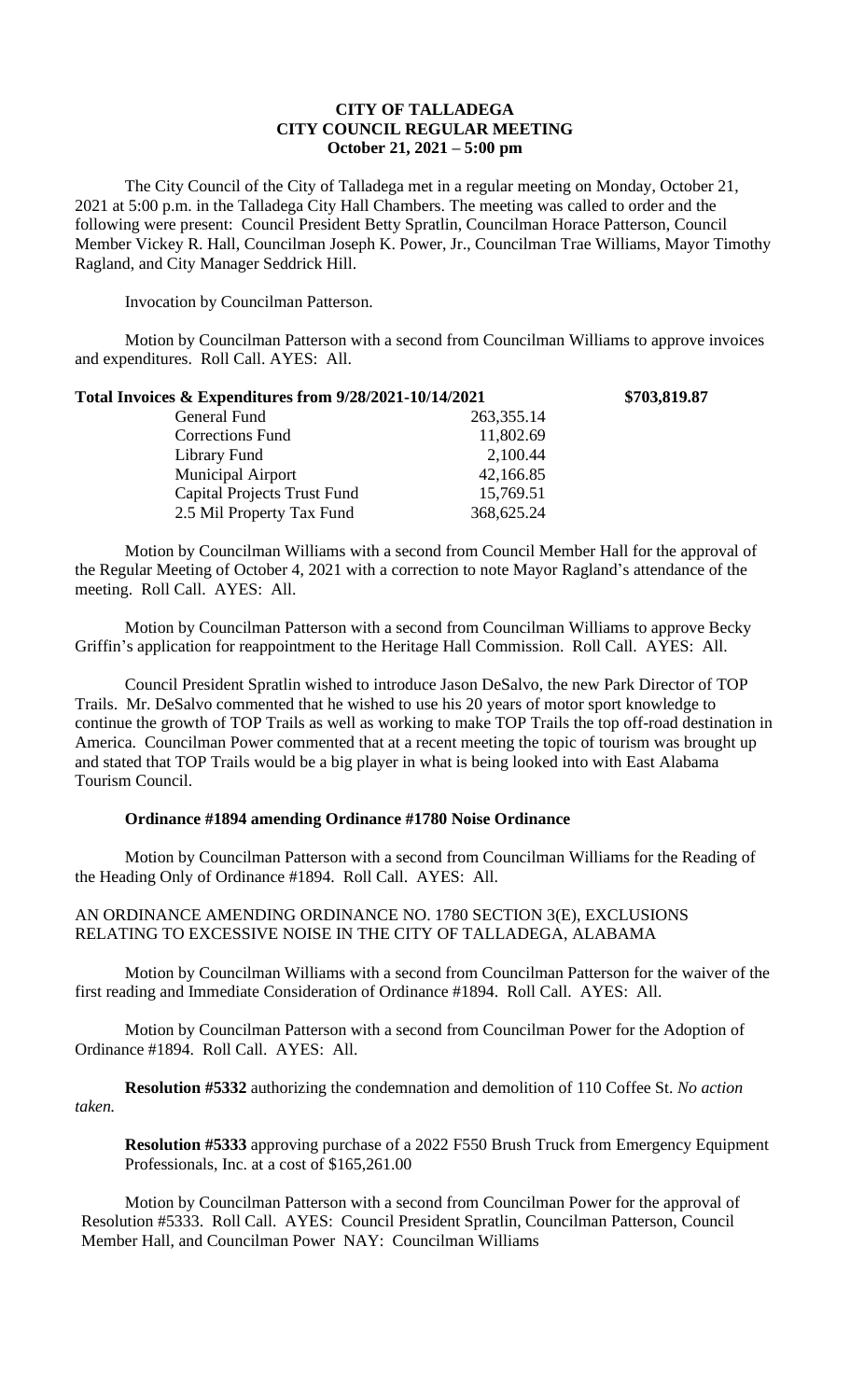There was some discussion concerning the purchase of the F550. Councilman Williams inquired if the City could look into lease purchase options instead of paying out large sums. Councilman Power commented that perhaps the City could consider reserving the amount for each physical asset so there is money when the item comes due.

**Resolution #5334** approving purchase of fire rescue tools from Central Alabama Training Solutions at a cost of \$31,650.00

Motion by Councilman Patterson with a second from Councilman Power for the approval of Resolution #5334. Roll Call. AYES: Council President Spratlin, Councilman Patterson, Council Member Hall, and Councilman Power NAY: Councilman Williams

Motion by Councilman Patterson with a second by Council Member Hall to approve invoices and expenditures for the Water Department. Roll Call. AYES: All.

| Water Department Expenditures for 9/28/2021 to 10/14/2021 |            | \$138,198.53 |
|-----------------------------------------------------------|------------|--------------|
| Water/Sewer Fund                                          | 138,198.53 |              |

Council President Spratlin announced that it was almost time for the City Manager's evaluation and that it was agreed upon to use the previous evaluation form as the previous Manager. It was also requested that the forms be turned in by next week to Councilman Power.

Councilman Power commented that he hopes that in the future there would be regular updates on the financial report. Also, noting that the accruals for September should be in by the next meeting.

City Manager Hill commented that the City is still in the budget process and stated that the City was in great shape financially. It was also stated that a reserve account had been opened with the possibility of opening departmental reserves for large purchases. City Manager Hill also mentioned attending a Main Street Alabama Training meeting with Councilman Power and Mr. Jimmy Williams and reported that it was going well in preparation for that application. He also met with the Revenue Officer, with the intention of meeting with all business in the City to see how they could be better served and what would make them happy. It was also mentioned that anniversary cards and thank you cards were sent out, the nuisance abatement contract with the current vendor had been cancelled due to violation of terms, it was also mentioned that if the nuisance abatement had to be done internally it shall and that City staff have been working overtime in that regards. Also mentioned was a successful meeting with the Ministry of Affairs in the Governor's Office, where there would be 10 internships for freshmen, sophomore, junior and senior students.

Councilman Patterson commented that he was pleased with the appearance of the City. He also stated that he loved the fact that there is a spirit of unity within the different department heads working together. He wished to thank Public Works for their work.

Council President Spratlin wished to thank those who came out and helped with the clean up at Jemison Park. She also inquired as to when the City would observe Halloween. City Manager Hill commented that the Parks and Recreation Department's event was scheduled for October 29, 2021 from 5:30pm to 7pm and Saturday is Trick or Treat. Council President Spratlin also wished to thank Mayor Ragland for his hard work.

Councilman Williams wished to echo his appreciation to the City departments, stating that every community truly looks better. He also wished to thank Water Director Fuller for her help in regards to an issue in his ward. Also mentioned was his voting on the fire truck and equipment, he wished to state that it was not a department issue, he would have liked to look into reserves and coming up with ways to finance these types of items differently. He also requested that the leash ordinance be looked into concerning dogs leaving behind refuse on private property.

Councilman Power commented that the appropriations were conducted better than last year due to the fact of asking for more information, background and financial information. He also requested to be on the committee for next year's appropriation requests. It was also informed to Councilman Patterson that there was a third member of the tourism triage as the Mayor also attended the Main Street Program training and has agreed to aid in this matter. He also wished to reach out to the citizens stating that it is not only the City buying in, everybody has to buy in.